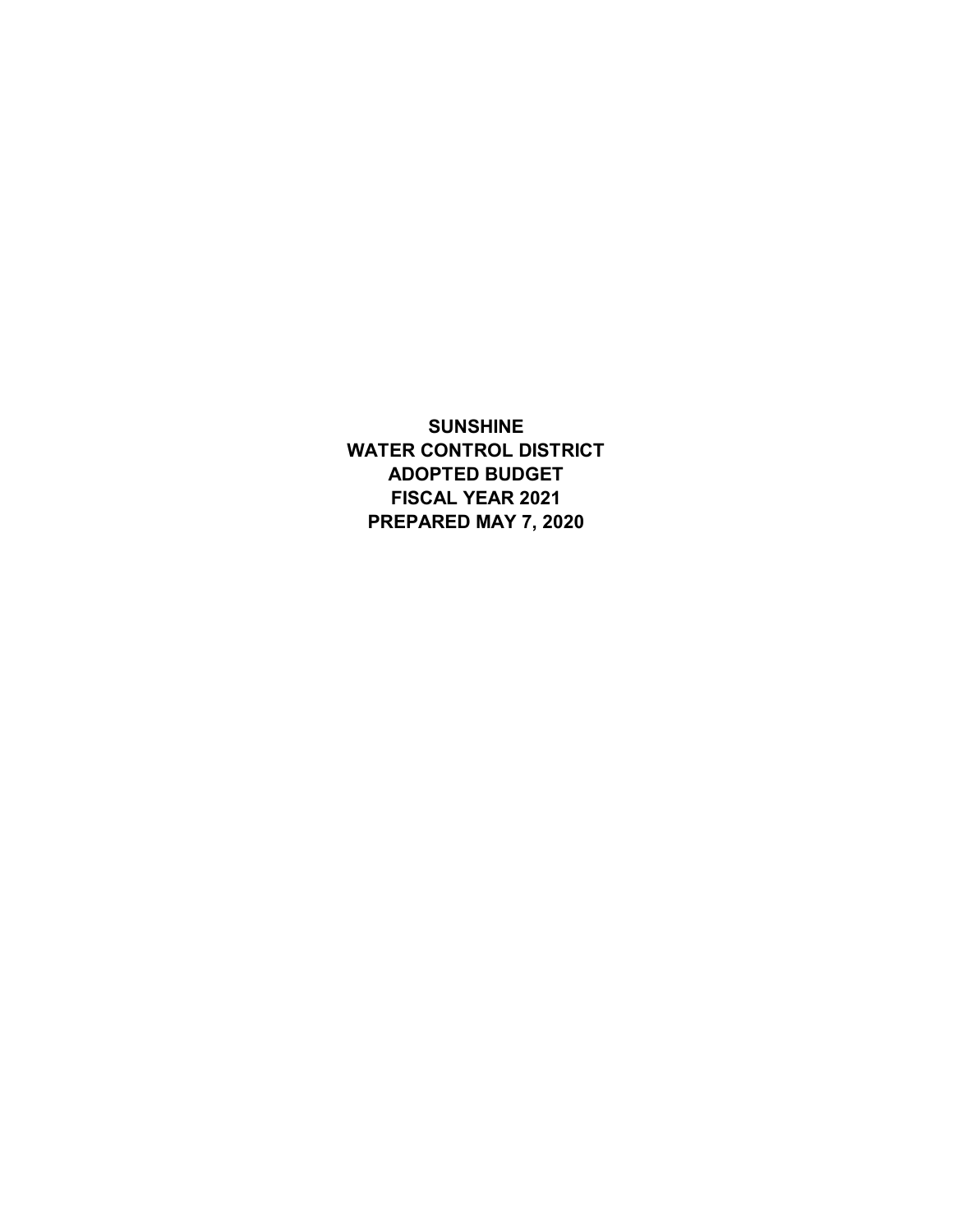# **SUNSHINE WATER CONTROL DISTRICT TABLE OF CONTENTS**

| <b>Description</b>                       | Page Number(s) |
|------------------------------------------|----------------|
| <b>General Fund Budget</b>               | $1 - 3$        |
| Definitions of General Fund Expenditures | $4 - 7$        |
| Debt Service Fund Budget - Series 2011   | 8              |
| Amortization Schedule - Series 2011      | 9              |
| <b>Projected Assessments</b>             | 10             |
| <b>Truck Replacement Schedule</b>        | 11             |
| <b>District Maps</b>                     | $12 - 22$      |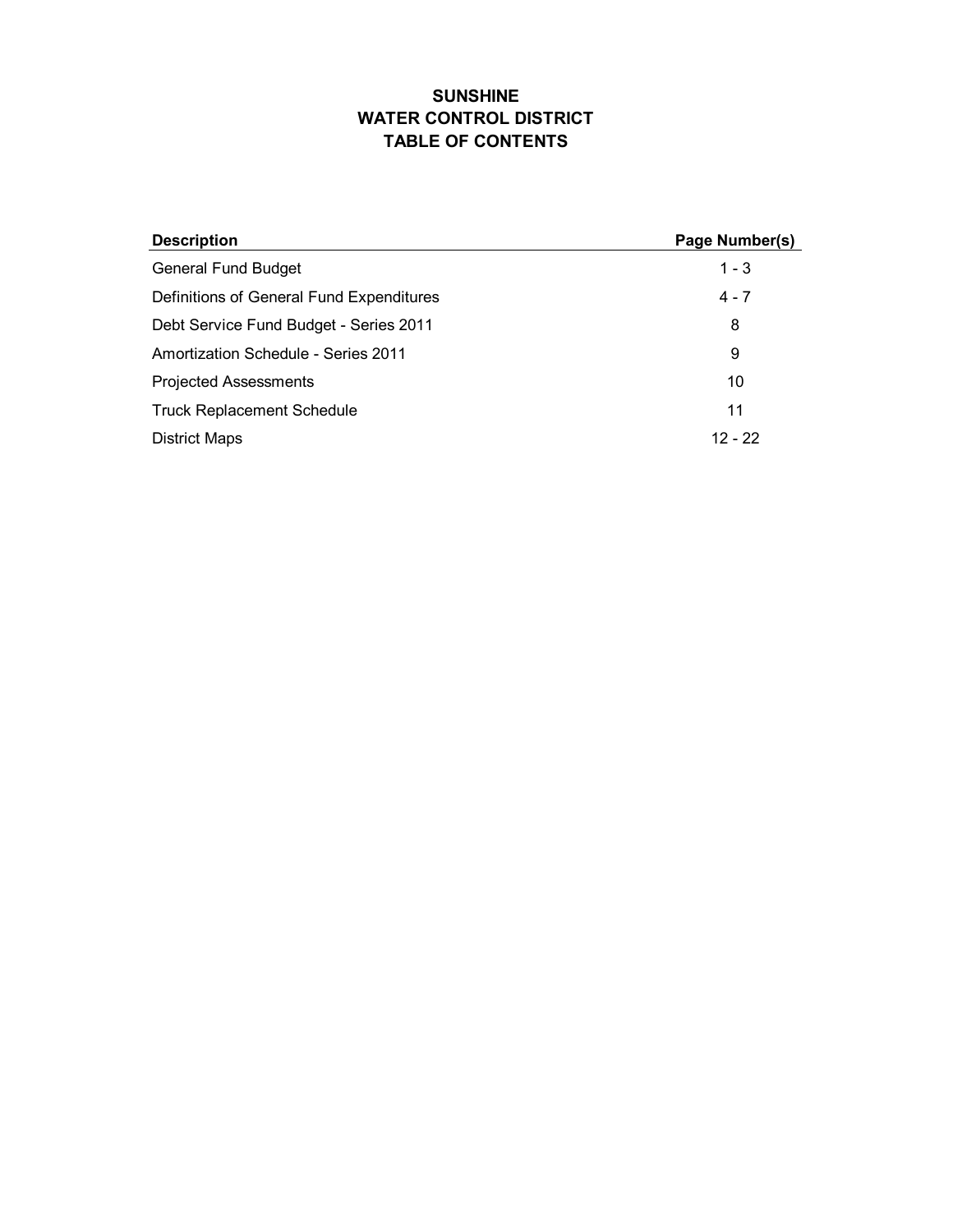# **SUNSHINE WATER CONTROL DISTRICT GENERAL FUND BUDGET FISCAL YEAR 2021**

|                                          |                           |           | Fiscal Year 2020 |              |               |  |
|------------------------------------------|---------------------------|-----------|------------------|--------------|---------------|--|
|                                          | Amended                   | Actual    | Projected        | Total        | Proposed      |  |
|                                          | <b>Budget</b>             | through   | through          | Revenue and  | <b>Budget</b> |  |
|                                          | FY 2020                   | 3/31/2020 | 9/30/2020        | Expenditures | FY 2021       |  |
| <b>REVENUES</b>                          |                           |           |                  |              |               |  |
| Assessment levy: gross                   | \$3,295,525               |           |                  |              | \$3,423,181   |  |
| Allowable discounts (4%)                 | (131, 821)                |           |                  |              | (136, 927)    |  |
| Assessment levy: net                     | $\overline{3}$ , 163, 704 | 2,870,593 | \$<br>293,111    | \$3,163,704  | 3,286,254     |  |
| Interest and miscellaneous               | 9,000                     | 12,142    | 1,000            | 13,142       | 9,000         |  |
| Cost recovery                            | 17,500                    | 9,111     | 8,389            | 17,500       | 17,500        |  |
| Permit review fees                       | 3,150                     | 3,500     | 700              | 4,200        | 4,200         |  |
| Settlement                               |                           | 3,750,000 |                  | 3,750,000    |               |  |
| <b>Total revenues</b>                    | 3,193,354                 | 6,645,346 | 303,200          | 6,948,546    | 3,316,954     |  |
| <b>EXPENDITURES</b>                      |                           |           |                  |              |               |  |
| <b>Professional &amp; administration</b> |                           |           |                  |              |               |  |
| Supervisors                              | 1,800                     | 750       | 1,050            | 1,800        | 1,800         |  |
| Supervisors/staff travel                 |                           |           | 7,500            | 7,500        | 7,500         |  |
|                                          | 7,500                     | 30,372    |                  |              |               |  |
| Management/accounting/recording          | 60,745                    |           | 30,373           | 60,745       | 61,960        |  |
| DSF accounting                           | 14,190                    | 7,095     | 7,095            | 14,190       | 14,474        |  |
| Dissemination agent                      | 1,000                     | 500       | 500              | 1,000        | 1,000         |  |
| Legal                                    | 120,000                   | 20,030    | 99,970           | 120,000      | 95,000        |  |
| Legal: litigation                        | 300,000                   | 203,108   | 50,000           | 253,108      |               |  |
| Audit                                    | 11,000                    | 2,000     | 9,000            | 11,000       | 11,200        |  |
| Arbitrage rebate calculation             | 750                       |           | 750              | 750          | 750           |  |
| <b>Trustee</b>                           | 3,000                     |           | 5,000            | 5,000        | 5,000         |  |
| Human resource services                  | 6,983                     | 3,492     | 3,491            | 6,983        | 7,123         |  |
| Communications costs                     | 7,500                     |           | 7,500            | 7,500        | 7,500         |  |
| Postage: ROW clearing                    | 500                       |           | 500              | 500          | 500           |  |
| Postage                                  | 1,200                     | 533       | 667              | 1,200        | 1,200         |  |
| Printing & binding                       | 1,400                     | 700       | 700              | 1,400        | 1,400         |  |
| Legal advertising                        | 2,500                     | 847       | 1,653            | 2,500        | 2,500         |  |
| Dues, subscriptions, etc.                | 4,500                     | 4,175     | 325              | 4,500        | 4,500         |  |
| Office supplies                          | 1,500                     | 1,224     | 276              | 1,500        | 1,500         |  |
| Rent - operations facility               | 44,537                    | 22,271    | 22,266           | 44,537       | 45,873        |  |
| Insurance                                | 23,000                    | 21,500    | 1,500            | 23,000       | 30,994        |  |
| Website                                  | 3,000                     | 1,108     | 1,892            | 3,000        | 3,000         |  |
| ADA website compliance                   | 200                       | 199       | 1                | 200          | 210           |  |
| Contingencies                            | 1,175                     | 839       | 336              | 1,175        | 5,000         |  |
| Total professional & admin               | 617,980                   | 320,743   | 252,345          | 573,088      | 309,984       |  |
| <b>Field operations</b>                  |                           |           |                  |              |               |  |
| Salaries and wages                       | 417,500                   | 175,319   | 242,181          | 417,500      | 438,375       |  |
| FICA taxes                               | 31,939                    | 13,516    | 18,423           | 31,939       | 33,536        |  |
| Special pay                              | 1,650                     | 1,363     | 287              | 1,650        | 1,650         |  |
| Bonus program                            | 1,000                     |           | 1,000            | 1,000        | 1,000         |  |
| 401a retirement plan                     | 41,750                    | 16,804    | 24,946           | 41,750       | 43,838        |  |
| Health insurance                         | 248,602                   | 93,363    | 155,239          | 248,602      | 278,434       |  |
| Workers' compensation insurance          | 21,000                    | 13,425    | 7,575            | 21,000       | 21,000        |  |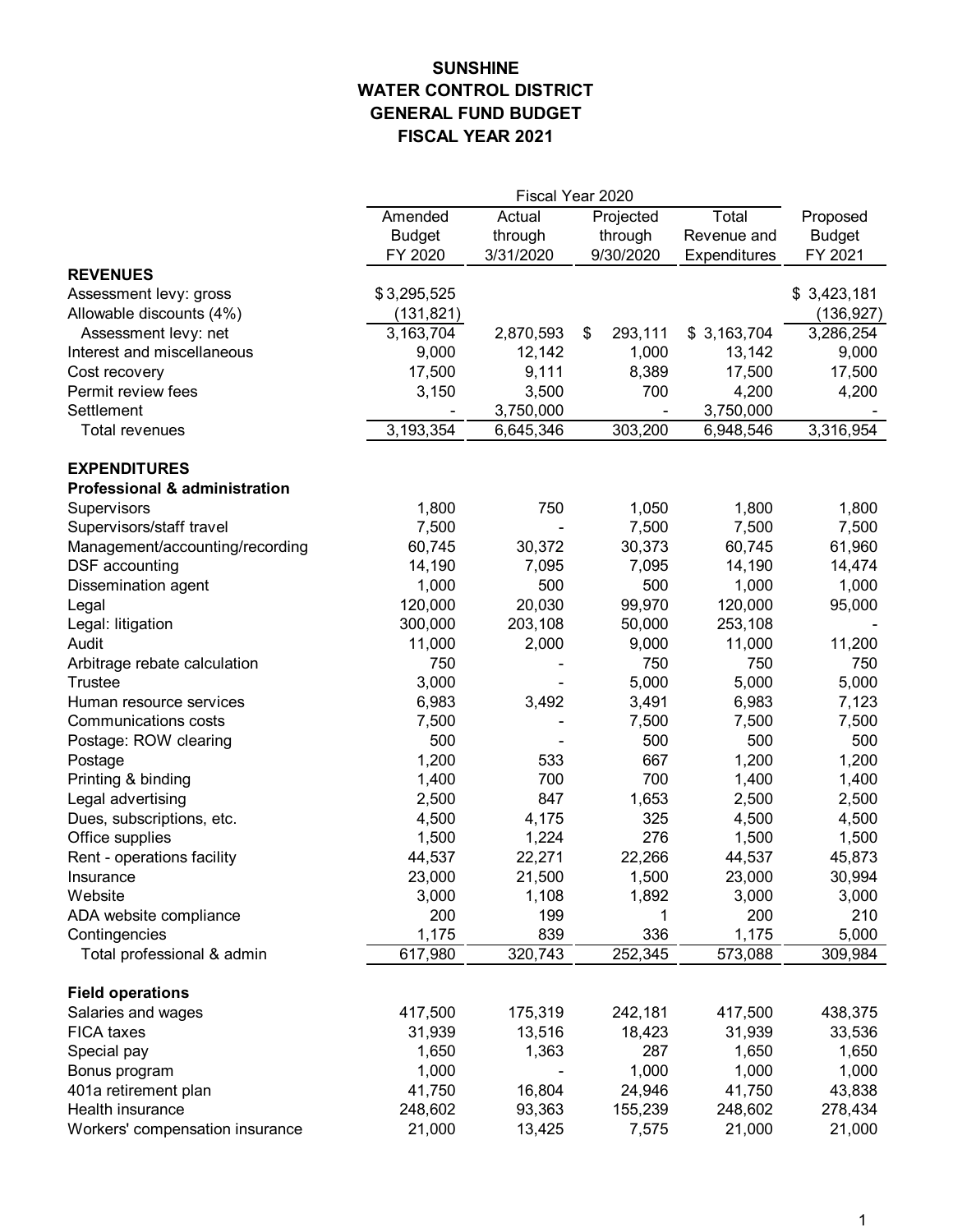# **SUNSHINE WATER CONTROL DISTRICT GENERAL FUND BUDGET FISCAL YEAR 2021**

| Total<br>Amended<br>Actual<br>Projected<br>through<br><b>Budget</b><br>through<br>Revenue and<br>FY 2020<br>3/31/2020<br>9/30/2020<br>Expenditures<br>60,000<br>53,566<br>53,566<br>107,132<br>Engineering<br>Engineering - capital outlay Westchester<br>Engineering - capital outlay PS1 & PS2<br>68,795<br>Engineering - capital outlay other<br>200,000<br>43,795<br>25,000<br>25,000<br>Consulting engineer services<br>25,000<br>25,000<br>15,316<br>Cost recovery<br>17,500<br>2,184<br>17,500<br>Water quality testing<br>5,224<br>2,264<br>2,960<br>5,224<br>702<br>1,098<br>1,800<br>1,800<br>Telephone<br>85,000<br>24,758<br>60,242<br>85,000<br>Electric<br>38,000<br>37,302<br>698<br>38,000<br>Insurance<br>Repairs and maintenance<br>Canal banks<br>20,000<br>1,300<br>18,700<br>20,000<br>50,000<br>Canal dredging<br>50,000<br>50,000<br>100,000<br>Culvert inspection & cleaning<br>100,000<br>100,000 |               |
|----------------------------------------------------------------------------------------------------------------------------------------------------------------------------------------------------------------------------------------------------------------------------------------------------------------------------------------------------------------------------------------------------------------------------------------------------------------------------------------------------------------------------------------------------------------------------------------------------------------------------------------------------------------------------------------------------------------------------------------------------------------------------------------------------------------------------------------------------------------------------------------------------------------------------|---------------|
|                                                                                                                                                                                                                                                                                                                                                                                                                                                                                                                                                                                                                                                                                                                                                                                                                                                                                                                            | Proposed      |
|                                                                                                                                                                                                                                                                                                                                                                                                                                                                                                                                                                                                                                                                                                                                                                                                                                                                                                                            | <b>Budget</b> |
|                                                                                                                                                                                                                                                                                                                                                                                                                                                                                                                                                                                                                                                                                                                                                                                                                                                                                                                            | FY 2021       |
|                                                                                                                                                                                                                                                                                                                                                                                                                                                                                                                                                                                                                                                                                                                                                                                                                                                                                                                            | 75,000        |
|                                                                                                                                                                                                                                                                                                                                                                                                                                                                                                                                                                                                                                                                                                                                                                                                                                                                                                                            | 10,000        |
|                                                                                                                                                                                                                                                                                                                                                                                                                                                                                                                                                                                                                                                                                                                                                                                                                                                                                                                            | 201,860       |
|                                                                                                                                                                                                                                                                                                                                                                                                                                                                                                                                                                                                                                                                                                                                                                                                                                                                                                                            |               |
|                                                                                                                                                                                                                                                                                                                                                                                                                                                                                                                                                                                                                                                                                                                                                                                                                                                                                                                            | 25,000        |
|                                                                                                                                                                                                                                                                                                                                                                                                                                                                                                                                                                                                                                                                                                                                                                                                                                                                                                                            | 17,500        |
|                                                                                                                                                                                                                                                                                                                                                                                                                                                                                                                                                                                                                                                                                                                                                                                                                                                                                                                            | 5,224         |
|                                                                                                                                                                                                                                                                                                                                                                                                                                                                                                                                                                                                                                                                                                                                                                                                                                                                                                                            | 1,800         |
|                                                                                                                                                                                                                                                                                                                                                                                                                                                                                                                                                                                                                                                                                                                                                                                                                                                                                                                            | 85,000        |
|                                                                                                                                                                                                                                                                                                                                                                                                                                                                                                                                                                                                                                                                                                                                                                                                                                                                                                                            | 38,000        |
|                                                                                                                                                                                                                                                                                                                                                                                                                                                                                                                                                                                                                                                                                                                                                                                                                                                                                                                            |               |
|                                                                                                                                                                                                                                                                                                                                                                                                                                                                                                                                                                                                                                                                                                                                                                                                                                                                                                                            | 20,000        |
|                                                                                                                                                                                                                                                                                                                                                                                                                                                                                                                                                                                                                                                                                                                                                                                                                                                                                                                            | 50,000        |
|                                                                                                                                                                                                                                                                                                                                                                                                                                                                                                                                                                                                                                                                                                                                                                                                                                                                                                                            | 100,000       |
| 9,690<br>Dumpster service<br>13,000<br>3,310<br>13,000                                                                                                                                                                                                                                                                                                                                                                                                                                                                                                                                                                                                                                                                                                                                                                                                                                                                     | 13,000        |
| 982<br>Truck, tractor and generator<br>21,000<br>20,018<br>21,000                                                                                                                                                                                                                                                                                                                                                                                                                                                                                                                                                                                                                                                                                                                                                                                                                                                          | 21,000        |
| Other<br>21,000<br>14,537<br>6,463<br>21,000                                                                                                                                                                                                                                                                                                                                                                                                                                                                                                                                                                                                                                                                                                                                                                                                                                                                               | 21,000        |
| Operating supplies                                                                                                                                                                                                                                                                                                                                                                                                                                                                                                                                                                                                                                                                                                                                                                                                                                                                                                         |               |
| Chemicals<br>90,000<br>25,068<br>64,932<br>90,000                                                                                                                                                                                                                                                                                                                                                                                                                                                                                                                                                                                                                                                                                                                                                                                                                                                                          | 90,000        |
| 3,361<br>16,639<br>20,000<br>Fuel - trucks/equipment<br>20,000                                                                                                                                                                                                                                                                                                                                                                                                                                                                                                                                                                                                                                                                                                                                                                                                                                                             | 20,000        |
| 35,000<br>35,000<br>35,000<br>Fuel - pump station generator                                                                                                                                                                                                                                                                                                                                                                                                                                                                                                                                                                                                                                                                                                                                                                                                                                                                | 35,000        |
| 19,755<br>Triploid carp<br>19,755<br>19,755                                                                                                                                                                                                                                                                                                                                                                                                                                                                                                                                                                                                                                                                                                                                                                                                                                                                                | 19,755        |
| Uniforms<br>3,217<br>2,369<br>3,217<br>848                                                                                                                                                                                                                                                                                                                                                                                                                                                                                                                                                                                                                                                                                                                                                                                                                                                                                 | 3,217         |
| Other<br>4,000<br>1,905<br>2,095<br>4,000                                                                                                                                                                                                                                                                                                                                                                                                                                                                                                                                                                                                                                                                                                                                                                                                                                                                                  | 4,000         |
| 5,000<br>1,856<br>3,144<br>Permit fees, licenses, schools<br>5,000                                                                                                                                                                                                                                                                                                                                                                                                                                                                                                                                                                                                                                                                                                                                                                                                                                                         | 5,000         |
| Capital outlay: other<br>975,000<br>59,123<br>75,000<br>134,123                                                                                                                                                                                                                                                                                                                                                                                                                                                                                                                                                                                                                                                                                                                                                                                                                                                            |               |
| Capital outlay: Westchester                                                                                                                                                                                                                                                                                                                                                                                                                                                                                                                                                                                                                                                                                                                                                                                                                                                                                                | 50,087        |
| Capital outlay: pump station 1 & 2                                                                                                                                                                                                                                                                                                                                                                                                                                                                                                                                                                                                                                                                                                                                                                                                                                                                                         | 3,576,385     |
| Field equipment<br>35,000<br>35,000<br>35,000                                                                                                                                                                                                                                                                                                                                                                                                                                                                                                                                                                                                                                                                                                                                                                                                                                                                              | 35,000        |
| 40,000<br>1,553<br>Pump station telemetry<br>38,447<br>40,000                                                                                                                                                                                                                                                                                                                                                                                                                                                                                                                                                                                                                                                                                                                                                                                                                                                              | 40,000        |
| Contingencies<br>5,000<br>5,000<br>5,000                                                                                                                                                                                                                                                                                                                                                                                                                                                                                                                                                                                                                                                                                                                                                                                                                                                                                   | 5,000         |
| 2,652,937<br>592,204<br>1,135,783<br>1,727,987<br>Total field operations                                                                                                                                                                                                                                                                                                                                                                                                                                                                                                                                                                                                                                                                                                                                                                                                                                                   | 5,385,661     |
| Other fees and charges                                                                                                                                                                                                                                                                                                                                                                                                                                                                                                                                                                                                                                                                                                                                                                                                                                                                                                     |               |
| Tax collector<br>32,955<br>32,955<br>28,692<br>4,263                                                                                                                                                                                                                                                                                                                                                                                                                                                                                                                                                                                                                                                                                                                                                                                                                                                                       | 34,232        |
| 32,955<br>28,692<br>4,263<br>32,955<br>Property appraiser                                                                                                                                                                                                                                                                                                                                                                                                                                                                                                                                                                                                                                                                                                                                                                                                                                                                  | 34,232        |
| 100<br>26<br>100<br>Property tax bills - fire & EMS assessment<br>74                                                                                                                                                                                                                                                                                                                                                                                                                                                                                                                                                                                                                                                                                                                                                                                                                                                       | 100           |
| 57,410<br>66,010<br>66,010<br>Total other fees & charges<br>8,600                                                                                                                                                                                                                                                                                                                                                                                                                                                                                                                                                                                                                                                                                                                                                                                                                                                          | 68,564        |
| Total expenditures<br>3,336,927<br>970,357<br>1,396,728<br>2,367,085                                                                                                                                                                                                                                                                                                                                                                                                                                                                                                                                                                                                                                                                                                                                                                                                                                                       | 5,764,209     |
| Excess/(deficiency) of revenues<br>over/(under) expenditures<br>$$$ (143,573) $$$ 5,674,989<br>\$(1,093,528)<br>\$4,581,461                                                                                                                                                                                                                                                                                                                                                                                                                                                                                                                                                                                                                                                                                                                                                                                                | \$(2,447,255) |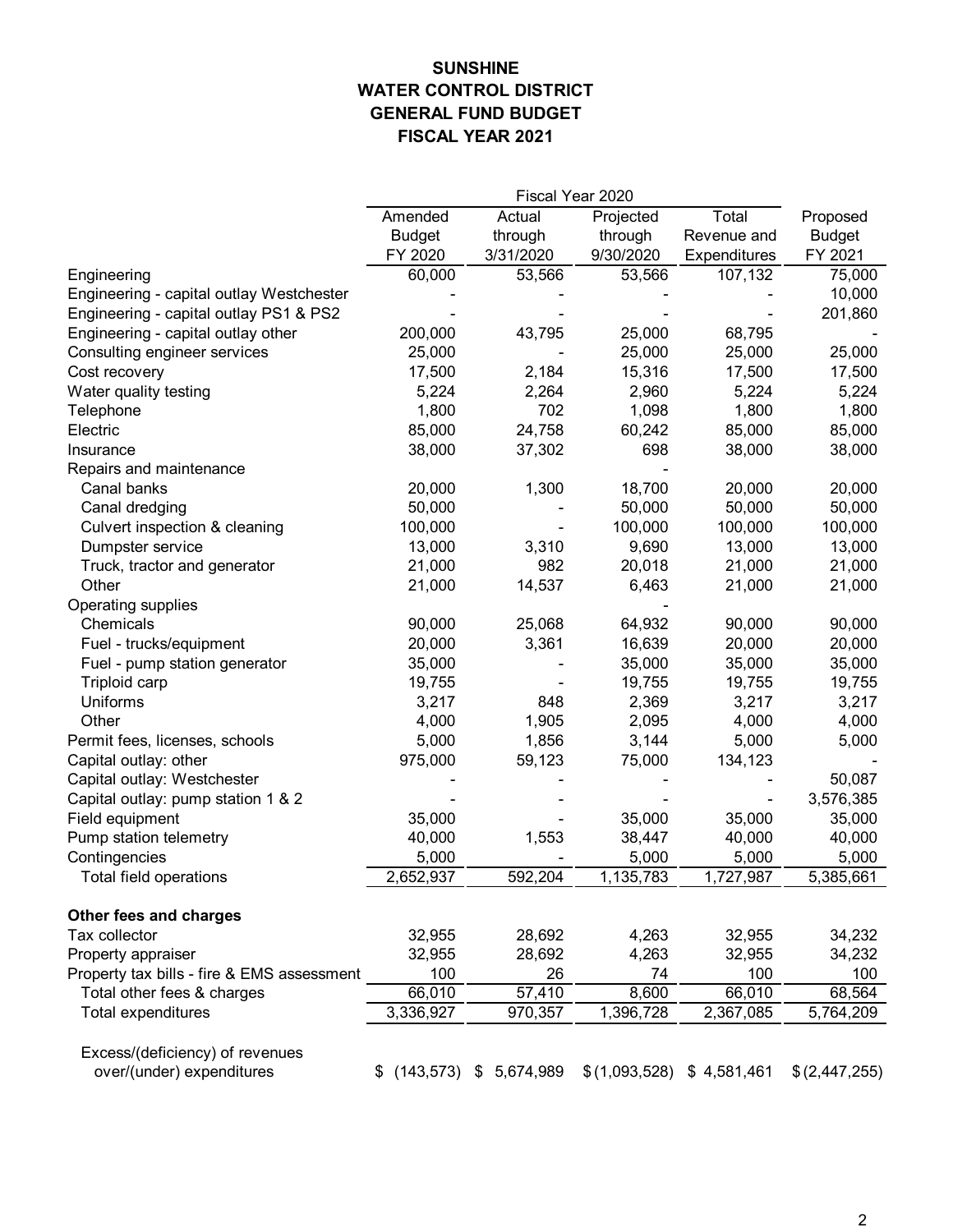# **SUNSHINE WATER CONTROL DISTRICT GENERAL FUND BUDGET FISCAL YEAR 2021**

|                                         | Amended       | Actual                   | Projected        | Total               | Proposed         |
|-----------------------------------------|---------------|--------------------------|------------------|---------------------|------------------|
|                                         | <b>Budget</b> | through                  | through          | Revenue and         | <b>Budget</b>    |
|                                         | FY 2020       | 3/31/2020                | 9/30/2020        | <b>Expenditures</b> | FY 2021          |
| <b>OTHER FINANCING SOURCES/(USES)</b>   |               |                          |                  |                     |                  |
| Transfers in - from DSF Series 2018     | 336,073       | 305,082                  | 16,786           | 321,868             | 408,255          |
| Total other financing sources/(uses)    | 336,073       | 305,082                  | 16,786           | 321,868             | 408,255          |
| Net increase/(decrease) of fund balance | 192,500       | 5,980,071                | (1,076,742)      | 4,903,329           | (2,039,000)      |
| Fund balance - beginning (unaudited)    | 3,770,788     | 4,677,063                | 10,657,134       | 4,677,063           | 9,580,392        |
| Fund balance - ending (projected):      |               |                          |                  |                     |                  |
| Assigned:                               |               |                          |                  |                     |                  |
| 3 months working capital                | 834,232       | 834,232                  | 834,232          | 834,232             | 1,441,052        |
| Disaster recovery                       | 3,000,000     | 3,000,000                | 3,000,000        | 3,000,000           | 3,000,000        |
| Truck replacement <sup>1</sup>          | 94,000        | 94,000                   | 94,000           | 94,000              | 114,000          |
| Unassigned                              | 35,056        | 6,728,902                | 5,652,160        | 5,652,160           | 2,986,340        |
| Fund balance - ending (projected)       | \$3,963,288   | $\overline{$}10,657,134$ | 9,580,392<br>\$. | 9,580,392<br>\$.    | 7,541,392<br>\$. |
| $1 -$<br>$\sim$ $\sim$                  |               |                          |                  |                     |                  |

<sup>1</sup>See page 10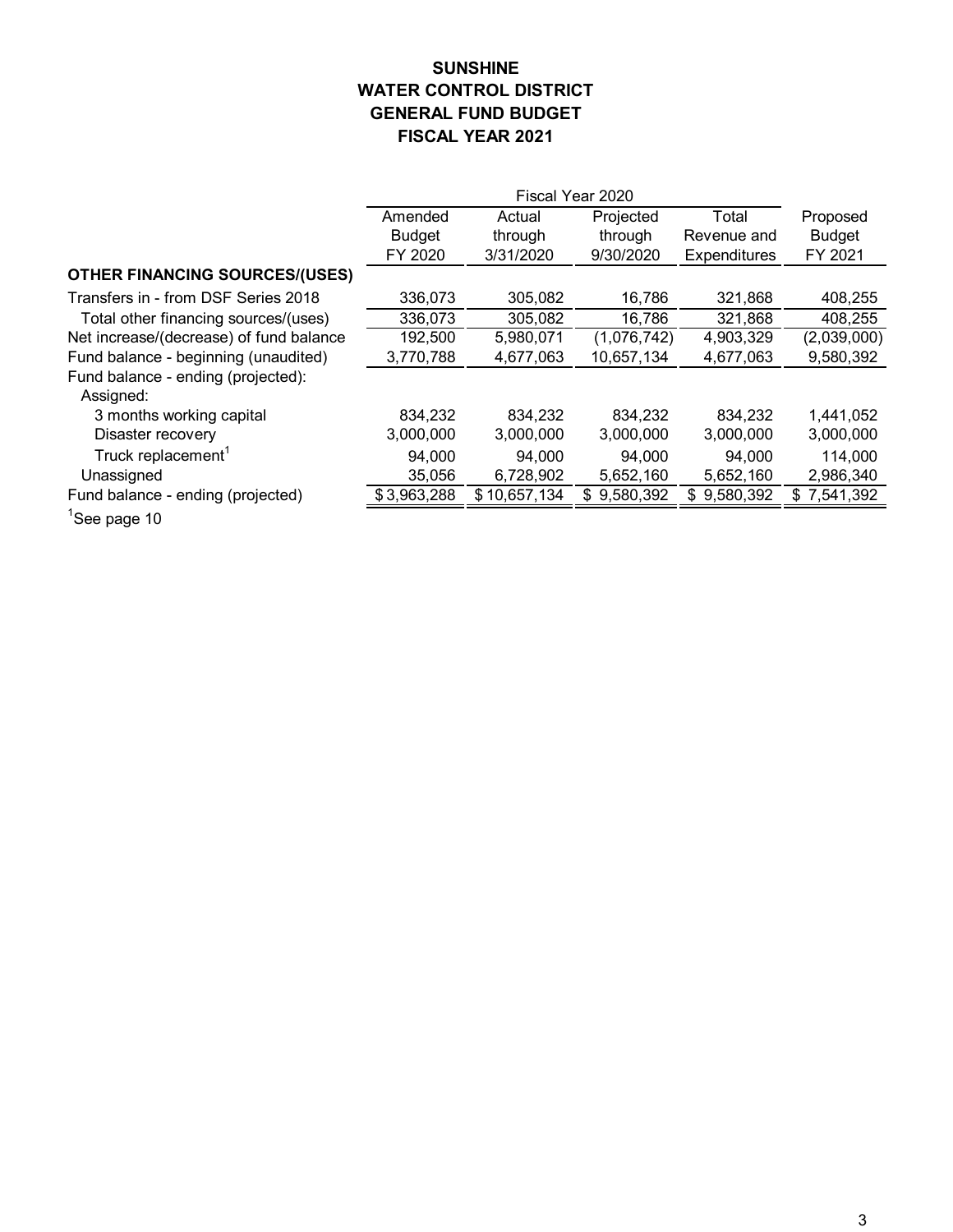| <b>EXPENDITURES</b>                                                                 |             |
|-------------------------------------------------------------------------------------|-------------|
| Professional and administration                                                     |             |
| Supervisors                                                                         | \$<br>1,800 |
| Pursuant to Florida State Statute 218.14, supervisor fees are set at \$50 for       |             |
| each meeting of the Board of Supervisors. The District anticipates it will hold     |             |
| twelve meetings during the fiscal year.                                             |             |
| Supervisors/staff travel                                                            | 7,500       |
| Attendance at FASD meetings and convention and other educational                    |             |
| programs and or travel necessary to conduct the business of the district.           |             |
| Management/accounting/recording                                                     | 61,960      |
| Wrathell, Hunt and Associates, LLC specializes in managing special                  |             |
| districts in the State of Florida by combining the knowledge, skills and            |             |
| experience of a team of professionals to ensure compliance with all                 |             |
| governmental requirements of the District, develops financing programs,             |             |
| administers the issuance of tax exempt bond financings and operates and             |             |
| maintains the assets of the community.                                              |             |
| DSF accounting                                                                      | 14,474      |
| Debt service fund accounting.                                                       |             |
| Dissemination agent                                                                 | 1,000       |
| The District must annually disseminate financial information in order to comply     |             |
| with the requirements of Rule 15c2-12 under the Securities & Exchange Act of        |             |
| 1934.                                                                               |             |
| Legal                                                                               | 95,000      |
| Lewis, Longman & Walker, P.A. provides on-going general counsel and legal           |             |
| representation. This law firm advises the District Board of Supervisors             |             |
| concerning issues such as public finance, public bidding, rulemaking, open          |             |
| meetings, public records, real property dedications, conveyances and                |             |
| contracts. In this capacity, the firm provides service as "local government         |             |
| lawyers," realizing that this type of local government is very limited in its scope |             |
| - providing drainage and flood control protection to property owners within the     |             |
| District.                                                                           |             |
| Audit                                                                               | 11,200      |
| The District is required by Florida State Statute 218.39 to undertake an            |             |
| independent examination of its books, records and accounting procedures on          |             |
| an annual basis. Pursuant to an agreement, the District anticipates this service    |             |
| will be provided by Grau & Associates. This agreement is automatically              |             |
| renewed each year thereafter subject to mutual agreement by both parties to         |             |
| all terms and fees.                                                                 |             |
| Arbitrage rebate calculation                                                        | 750         |
| To ensure the District's compliance with all tax regulations,<br>annual             |             |
| computations are necessary to calculate the arbitrage rebate liability.             |             |
| Trustee                                                                             | 5,000       |
| Human resource services                                                             | 7,123       |
| Includes the following services:                                                    |             |
| Oversight of human resources                                                        |             |
| Payroll services that include bi-weekly paychecks, W-2 preparation,                 |             |
| employee file maintenance, administration of EEOC compliance & the                  |             |
| personnel policy and record keeping                                                 |             |
| Administration of the pension plan, health care insurance benefits,                 |             |
| workers' compensation insurance and other state mandated levies                     |             |
| Placement of employment ads, screening of potential candidates, drug                |             |
|                                                                                     |             |

- screening and administration of the safety work-boot program.
- Information technology services and products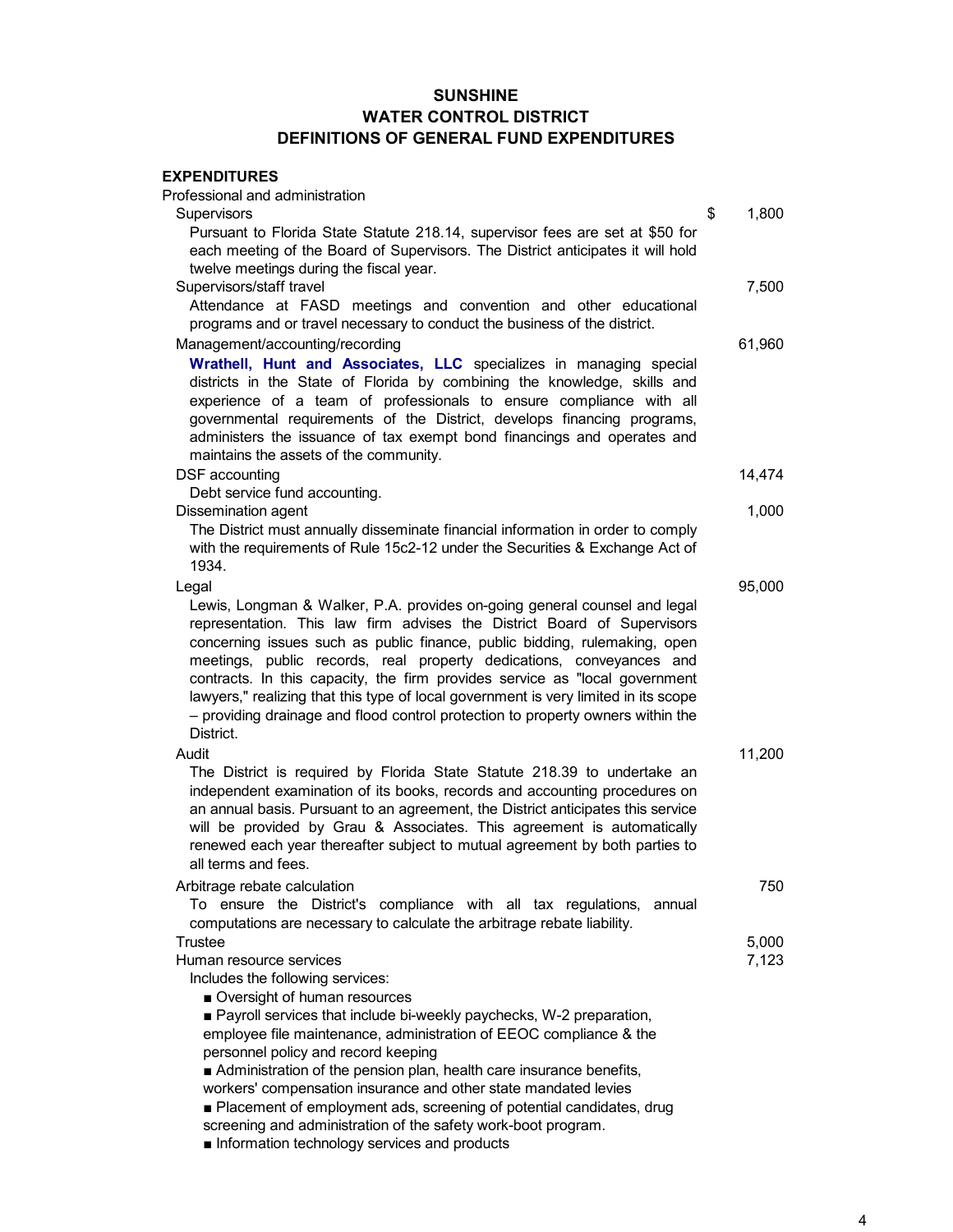| <b>EXPENDITURES (continued)</b>                                                         |        |
|-----------------------------------------------------------------------------------------|--------|
| <b>Communications costs</b>                                                             | 7,500  |
| The District anticipates distributing newsletters twice annually.                       |        |
| Postage: ROW clearing                                                                   | 500    |
| The District has commenced its capital improvement program as well as its               |        |
| canal ROW clearing program. A mass-mailing is anticipated to communicate                |        |
| the purpose and impact of these programs to the residents.                              |        |
| Postage                                                                                 | 1,200  |
| Mailing of agenda packages, overnight deliveries, correspondence, etc.                  |        |
| Printing & binding                                                                      | 1,400  |
| Letterhead, envelopes, copies, agenda packages, etc.                                    |        |
| Legal advertising                                                                       | 2,500  |
| The District advertises for monthly meetings, special meetings, public                  |        |
| hearings, public bids, etc. The increase, as compared to the amount budgeted            |        |
| in the prior year, relates to notices that the District will likely have to mail to its |        |
| residents pursuant to Florida Statute 197.3632.                                         |        |
| Dues, subscriptions, etc.                                                               | 4,500  |
| Pursuant to rule 9B-50.003, the Florida Department of Economic Opportunity              |        |
| requires all special districts to pay an annual fee.                                    |        |
| Office supplies                                                                         | 1,500  |
| Accounting and administrative supplies.                                                 |        |
| Rent - operations facility                                                              | 45,873 |
| Rent for facility for field superintendent and staff.                                   |        |
| Administration of the uniforms contract, inventory, and Nextel repairs                  |        |
| ■ Purchases office supplies (including paper goods & refreshments)                      |        |
| Addresses vendor inquiries when the supervisor is unavailable                           |        |
| ■ Technology sharing                                                                    |        |
| Electricity, water & sewer services, kitchen area, air conditioning, 24-hour            |        |
| security                                                                                |        |
| ■ On-site diesel & gasoline storage & dispensing and used oil recycling,                |        |
| which includes storage tank hazardous materials facility licensing, fuel pump           |        |
| meter calibrations, inspections, permitting and certification with the                  |        |
| Department of Environmental Protection                                                  |        |
| Hurricane disaster command center, which includes: food, water, sanitary                |        |
| facilities, shelter, emergency satellite radio phones, 2-way CB radio and               |        |
| employee & equipment sharing                                                            |        |
| stax line & machine, internet access, printer, copiers, office supplies                 |        |
| Supervisor office that includes a desk, phone, etc.                                     |        |
| Supervisor & employee back-up in case of injury or extended leave                       |        |
| Secure parking for all trucks, boats and two tractors                                   |        |
| ■ Workshop and garage area for equipment repair                                         |        |
| Insured and assigned chemical storage area (793 sq. ft.)                                |        |
| SFWMD access gate key apportion and application                                         |        |
| ■ Water quality control sampling & analysis reporting through CSID                      |        |
| contracted accounts with environmental laboratories                                     |        |
| Insurance                                                                               | 30,994 |
| Egis Insurance & Risk Advisors is the District's insurance agent and they               |        |
| provide insurance policies with Florida Insurance Alliance (FIA) for public             |        |
| officials, general liability insurance and employment practices liability.              |        |
| Website                                                                                 | 3,000  |
| ADA website compliance                                                                  | 210    |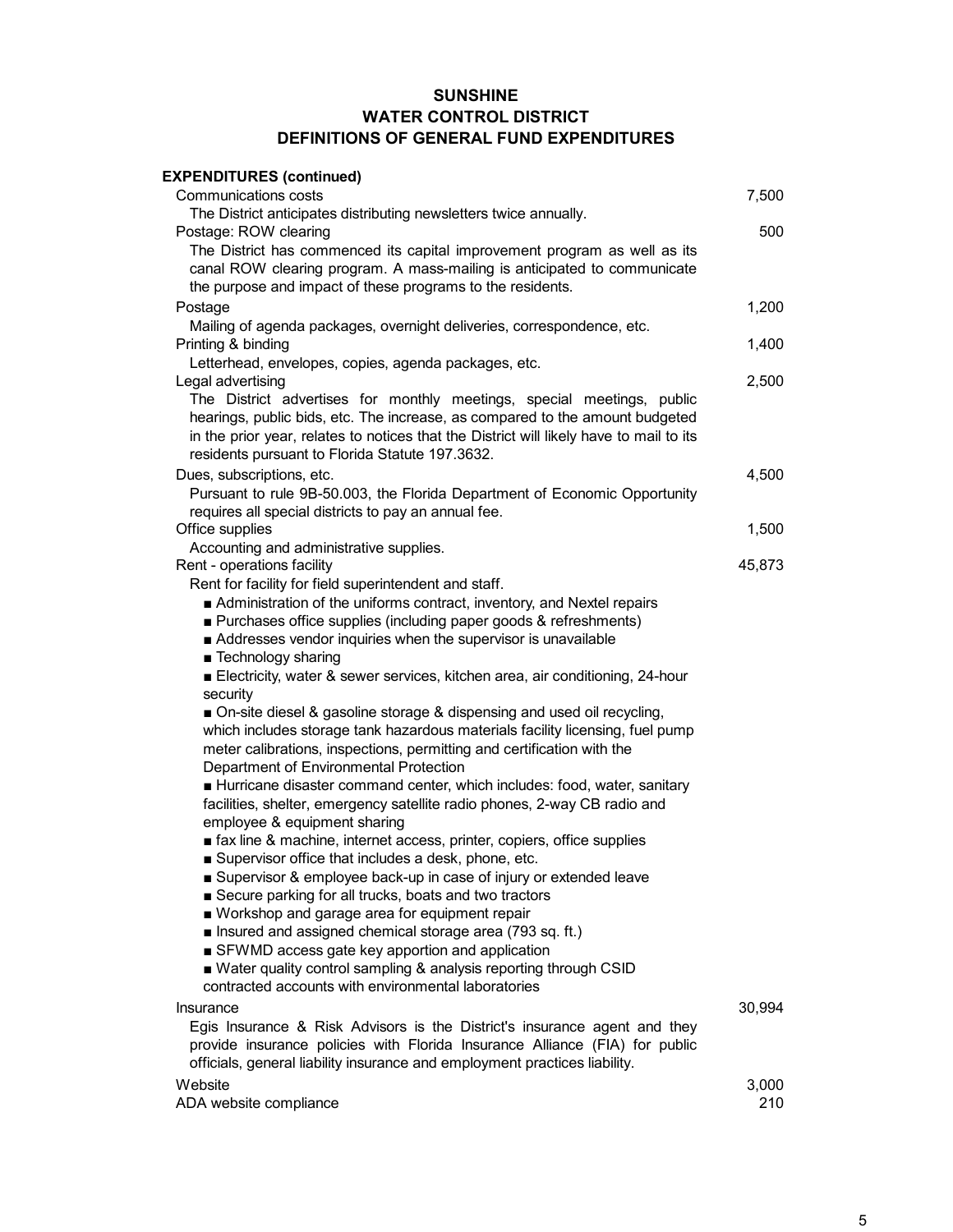| <b>EXPENDITURES (continued)</b>                                                                                                                                                                                                                                                                                                                                                                              |         |
|--------------------------------------------------------------------------------------------------------------------------------------------------------------------------------------------------------------------------------------------------------------------------------------------------------------------------------------------------------------------------------------------------------------|---------|
| Contingencies                                                                                                                                                                                                                                                                                                                                                                                                | 5,000   |
| Bank charges, automated AP routing and other miscellaneous expenses<br>incurred during the year.                                                                                                                                                                                                                                                                                                             |         |
| <b>Field operations</b>                                                                                                                                                                                                                                                                                                                                                                                      |         |
| Salaries and wages                                                                                                                                                                                                                                                                                                                                                                                           | 438,375 |
| The amount budgeted allows for 9 positions (1 field supervisor, 4 crew<br>leaders, and 4 field staff).                                                                                                                                                                                                                                                                                                       |         |
| <b>FICA taxes</b><br>This expenditure is established by federal law, which is currently 7.65% of                                                                                                                                                                                                                                                                                                             | 33,536  |
| gross wages.                                                                                                                                                                                                                                                                                                                                                                                                 |         |
| Special pay<br>This is a holiday bonus that is based upon the number of years of<br>employment.                                                                                                                                                                                                                                                                                                              | 1,650   |
| Bonus program                                                                                                                                                                                                                                                                                                                                                                                                | 1,000   |
| Discretionary performance bonuses to be administered by the field<br>superintendent.                                                                                                                                                                                                                                                                                                                         |         |
| 401a retirement plan                                                                                                                                                                                                                                                                                                                                                                                         | 43,838  |
| The District contributes 10% of each employee's salary into a 401a retirement<br>plan administered by ICMA-RC.                                                                                                                                                                                                                                                                                               |         |
| Health insurance                                                                                                                                                                                                                                                                                                                                                                                             | 278,434 |
| Due to the unpredictability of the cost of health, life and disability insurance in                                                                                                                                                                                                                                                                                                                          |         |
| prior years, the District has budgeted a 7% increase.                                                                                                                                                                                                                                                                                                                                                        | 21,000  |
| <b>Worker's Compensation Insurance</b><br>The District's workers' compensation Insurance policy is with Travelers<br>Insurance.                                                                                                                                                                                                                                                                              |         |
| Engineering                                                                                                                                                                                                                                                                                                                                                                                                  | 75,000  |
| These expenditures include general engineering support for potential District<br>projects, ongoing operational activities and attendance at Board meetings.                                                                                                                                                                                                                                                  |         |
| Engineering - capital outlay Westchester                                                                                                                                                                                                                                                                                                                                                                     | 10,000  |
| Engineering - capital outlay PS1 & PS2                                                                                                                                                                                                                                                                                                                                                                       | 201,860 |
| Engineering - capital outlay other                                                                                                                                                                                                                                                                                                                                                                           |         |
| Consulting engineer services                                                                                                                                                                                                                                                                                                                                                                                 | 25,000  |
| These expenditures relate to a variety of engineering services, which include:<br>assisting with the development of operational & capital improvement<br>programs, performing periodic field inspections, assisting with the designing<br>processes and providing additional services as requested by the District.<br>Pursuant to an agreement, these services are provided by McKune &<br>Associates, Inc. |         |
| Cost recovery                                                                                                                                                                                                                                                                                                                                                                                                | 17,500  |
| <b>Water Quality Testing</b>                                                                                                                                                                                                                                                                                                                                                                                 | 5,224   |
| The water quality testing program consists of quarterly sampling and analysis<br>from different points within the District.                                                                                                                                                                                                                                                                                  |         |
| Telephone                                                                                                                                                                                                                                                                                                                                                                                                    | 1,800   |
| Electric                                                                                                                                                                                                                                                                                                                                                                                                     | 85,000  |
| The District has three utility accounts with Florida Power & Light.<br>Insurance                                                                                                                                                                                                                                                                                                                             | 38,000  |
| Egis Insurance & Risk Advisors is the District's insurance agent and they<br>provide insurance policies with Preferred Governmental Insurance Trust<br>(PGIT) for property, inland marine, crime and automobile liability & physical<br>damage.                                                                                                                                                              |         |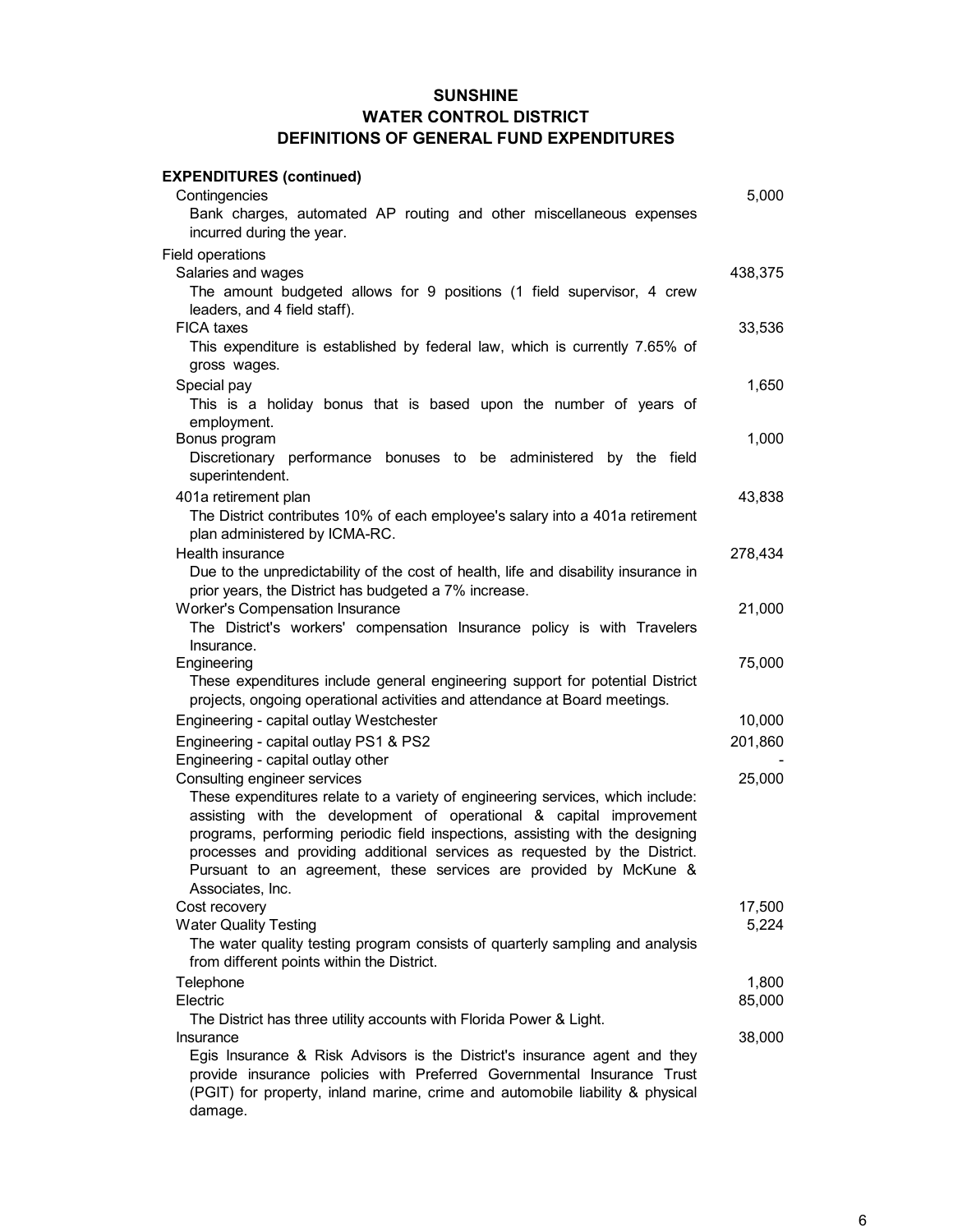# **EXPENDITURES (continued)**

| Canal banks<br>Canal dredging<br>Culvert inspection & cleaning<br>Dumpster service<br>Truck & tractor<br>Other<br>Operating supplies<br>Chemicals<br>Fuel - trucks/equipment<br>Fuel - pump station generator<br>Triploid carp<br>Uniforms<br>Other<br>Permit fees, licenses, schools<br>These expenditures include educational necessities, permits, licenses and<br>fees necessary for employees to obtain an aquatic license.<br>Capital outlay: other<br>Capital outlay: Westchester<br>Capital outlay: pump station 1 & 2<br>Field equipment<br>Pump station telemetry<br>Contingencies<br>Other fees and charges<br>Tax collector<br>Property appraiser<br>Property tax bills - fire & EMS assessment<br>Total expenditures | Repairs and maintenance |             |
|-----------------------------------------------------------------------------------------------------------------------------------------------------------------------------------------------------------------------------------------------------------------------------------------------------------------------------------------------------------------------------------------------------------------------------------------------------------------------------------------------------------------------------------------------------------------------------------------------------------------------------------------------------------------------------------------------------------------------------------|-------------------------|-------------|
|                                                                                                                                                                                                                                                                                                                                                                                                                                                                                                                                                                                                                                                                                                                                   |                         | 20,000      |
|                                                                                                                                                                                                                                                                                                                                                                                                                                                                                                                                                                                                                                                                                                                                   |                         | 50,000      |
|                                                                                                                                                                                                                                                                                                                                                                                                                                                                                                                                                                                                                                                                                                                                   |                         | 100,000     |
|                                                                                                                                                                                                                                                                                                                                                                                                                                                                                                                                                                                                                                                                                                                                   |                         | 13,000      |
|                                                                                                                                                                                                                                                                                                                                                                                                                                                                                                                                                                                                                                                                                                                                   |                         | 21,000      |
|                                                                                                                                                                                                                                                                                                                                                                                                                                                                                                                                                                                                                                                                                                                                   |                         | 21,000      |
|                                                                                                                                                                                                                                                                                                                                                                                                                                                                                                                                                                                                                                                                                                                                   |                         |             |
|                                                                                                                                                                                                                                                                                                                                                                                                                                                                                                                                                                                                                                                                                                                                   |                         | 90,000      |
|                                                                                                                                                                                                                                                                                                                                                                                                                                                                                                                                                                                                                                                                                                                                   |                         | 20,000      |
|                                                                                                                                                                                                                                                                                                                                                                                                                                                                                                                                                                                                                                                                                                                                   |                         | 35,000      |
|                                                                                                                                                                                                                                                                                                                                                                                                                                                                                                                                                                                                                                                                                                                                   |                         | 19,755      |
|                                                                                                                                                                                                                                                                                                                                                                                                                                                                                                                                                                                                                                                                                                                                   |                         | 3,217       |
|                                                                                                                                                                                                                                                                                                                                                                                                                                                                                                                                                                                                                                                                                                                                   |                         | 4,000       |
|                                                                                                                                                                                                                                                                                                                                                                                                                                                                                                                                                                                                                                                                                                                                   |                         | 5,000       |
|                                                                                                                                                                                                                                                                                                                                                                                                                                                                                                                                                                                                                                                                                                                                   |                         |             |
|                                                                                                                                                                                                                                                                                                                                                                                                                                                                                                                                                                                                                                                                                                                                   |                         |             |
|                                                                                                                                                                                                                                                                                                                                                                                                                                                                                                                                                                                                                                                                                                                                   |                         |             |
|                                                                                                                                                                                                                                                                                                                                                                                                                                                                                                                                                                                                                                                                                                                                   |                         | 50,087      |
|                                                                                                                                                                                                                                                                                                                                                                                                                                                                                                                                                                                                                                                                                                                                   |                         | 3,576,385   |
|                                                                                                                                                                                                                                                                                                                                                                                                                                                                                                                                                                                                                                                                                                                                   |                         | 35,000      |
|                                                                                                                                                                                                                                                                                                                                                                                                                                                                                                                                                                                                                                                                                                                                   |                         | 40,000      |
|                                                                                                                                                                                                                                                                                                                                                                                                                                                                                                                                                                                                                                                                                                                                   |                         | 5,000       |
|                                                                                                                                                                                                                                                                                                                                                                                                                                                                                                                                                                                                                                                                                                                                   |                         |             |
|                                                                                                                                                                                                                                                                                                                                                                                                                                                                                                                                                                                                                                                                                                                                   |                         | 34,232      |
|                                                                                                                                                                                                                                                                                                                                                                                                                                                                                                                                                                                                                                                                                                                                   |                         | 34,232      |
|                                                                                                                                                                                                                                                                                                                                                                                                                                                                                                                                                                                                                                                                                                                                   |                         | 100         |
|                                                                                                                                                                                                                                                                                                                                                                                                                                                                                                                                                                                                                                                                                                                                   |                         | \$5,764,209 |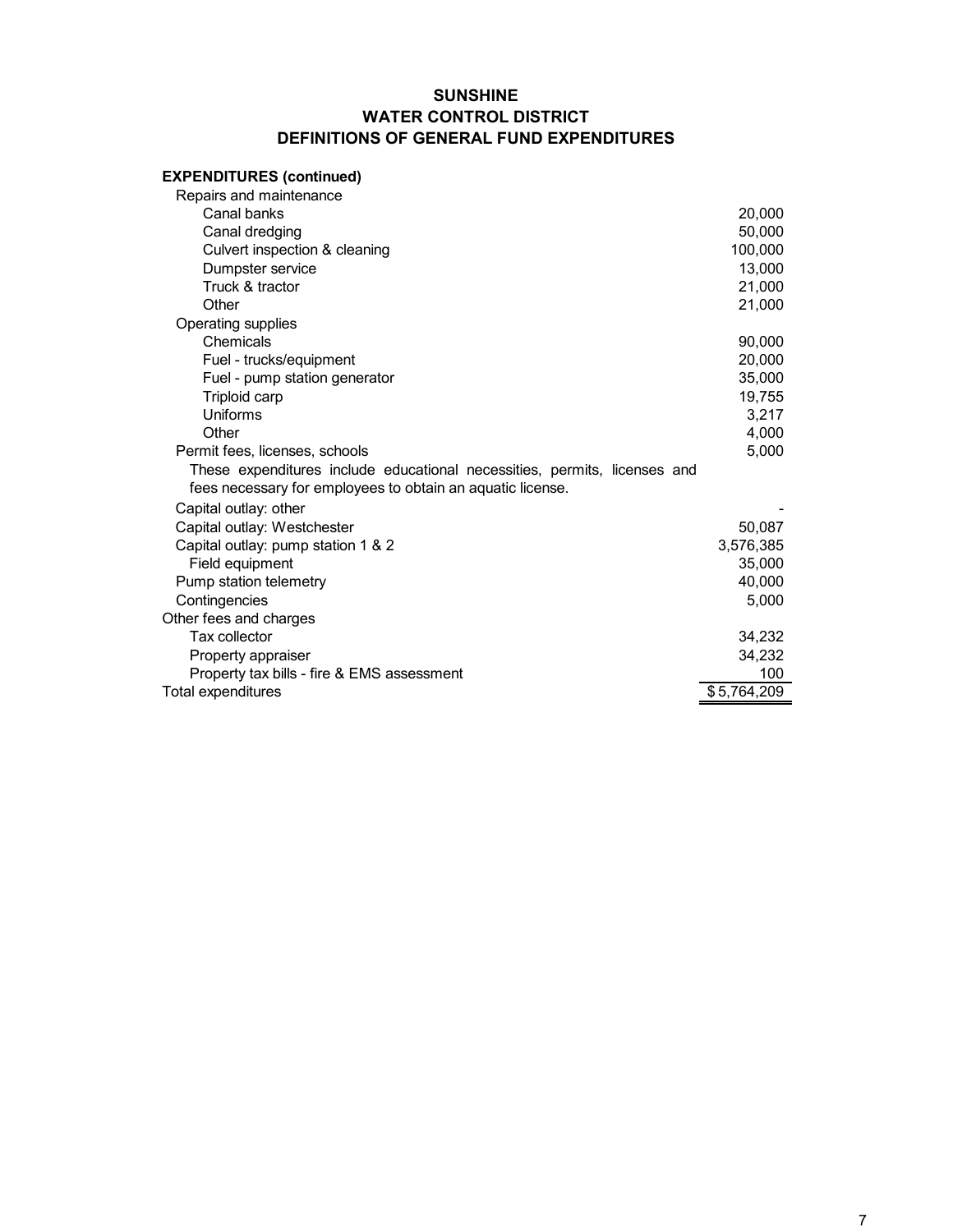# **SUNSHINE WATER CONTROL DISTRICT DEBT SERVICE FUND BUDGET - SERIES 2018 FISCAL YEAR 2021**

|                                                                   |                          |            |    | Fiscal Year 2020  |                      |                |                           |            |                           |  |
|-------------------------------------------------------------------|--------------------------|------------|----|-------------------|----------------------|----------------|---------------------------|------------|---------------------------|--|
|                                                                   | Amended<br><b>Budget</b> |            |    | Actual<br>through | Projected<br>through |                | <b>Total Revenue</b><br>& |            | Proposed<br><b>Budget</b> |  |
|                                                                   |                          | FY 2020    |    | 3/31/2020         |                      | 9/30/2020      | Expenditures              |            | FY 2021                   |  |
| <b>REVENUES</b>                                                   |                          |            |    |                   |                      |                |                           |            |                           |  |
| Assessment levy: on-roll - gross                                  | S                        | 954,205    |    |                   |                      |                |                           |            | \$954,205                 |  |
| Allowable discounts (4%)                                          |                          | (38, 168)  |    |                   |                      |                |                           |            | (38, 168)                 |  |
| Assessment levy: on-roll - net                                    |                          | 916,037    | \$ | 831,009           | \$                   | 85,028         | \$                        | 916,037    | 916,037                   |  |
| Interest                                                          |                          |            |    | 972               |                      | 637            |                           | 1,609      |                           |  |
| <b>Total revenues</b>                                             |                          | 916,037    |    | 831,981           |                      | 85,665         |                           | 917,646    | 916,037                   |  |
| <b>EXPENDITURES</b>                                               |                          |            |    |                   |                      |                |                           |            |                           |  |
| Debt service                                                      |                          |            |    |                   |                      |                |                           |            |                           |  |
| Interest                                                          |                          | 560,880    |    | 280,440           |                      | 280,440        |                           | 560,880    | 531,668                   |  |
| Total debt service                                                |                          | 560,880    |    | 280,440           |                      | 280,440        |                           | 560,880    | 531,668                   |  |
| Other fees & charges                                              |                          |            |    |                   |                      |                |                           |            |                           |  |
| Property appraiser                                                |                          | 9,542      |    | 8,306             |                      | 1,236          |                           | 9,542      | 9,542                     |  |
| Tax collector                                                     |                          | 9,542      |    | 8,306             |                      | 1,236          |                           | 9,542      | 9,542                     |  |
| Costs of issuance                                                 |                          |            |    |                   |                      |                |                           |            |                           |  |
| Total other fees & charges                                        |                          | 19,084     |    | 16,612            |                      | $\sqrt{2,472}$ |                           | 19,084     | 19,084                    |  |
| Total expenditures                                                |                          | 579,964    |    | 297,052           |                      | 282,912        |                           | 579,964    | 550,752                   |  |
| Excess/(deficiency) of revenues                                   |                          |            |    |                   |                      |                |                           |            |                           |  |
| over/(under) expenditures                                         |                          | 336,073    |    | 534,929           |                      | (197, 247)     |                           | 337,682    | 365,285                   |  |
| <b>OTHER FINANCING SOURCES/(USES)</b>                             |                          |            |    |                   |                      |                |                           |            |                           |  |
| Transfer out                                                      |                          | (336, 073) |    | (305, 082)        |                      | (49, 583)      |                           | (354, 665) | (408, 255)                |  |
| Total other financing sources/(uses)                              |                          | (336, 073) |    | (305, 082)        |                      |                |                           | (354,665)  | (408, 255)                |  |
| Net increase/(decrease) in fund balance                           |                          |            |    | 229,847           |                      | (197, 247)     |                           | (16, 983)  | (42, 970)                 |  |
| Fund balance - beginning (unaudited)                              |                          | 280,632    |    | 281,968           |                      | 511,815        |                           | 281,968    | 264,985                   |  |
| Fund balance - ending (projected)                                 | \$                       | 280,632    | S  | 511,815           | \$                   | 314,568        | \$                        | 264,985    | 222,015                   |  |
|                                                                   |                          |            |    |                   |                      |                |                           |            |                           |  |
| Use of fund balance:                                              |                          |            |    |                   |                      |                |                           |            |                           |  |
| Debt service reserve balance (required)                           |                          |            |    |                   |                      |                |                           |            |                           |  |
| Interest expense - November 1, 2021                               |                          |            |    |                   |                      |                |                           |            | (222, 015)<br>\$          |  |
| Projected fund balance surplus/(deficit) as of September 30, 2021 |                          |            |    |                   |                      |                |                           |            |                           |  |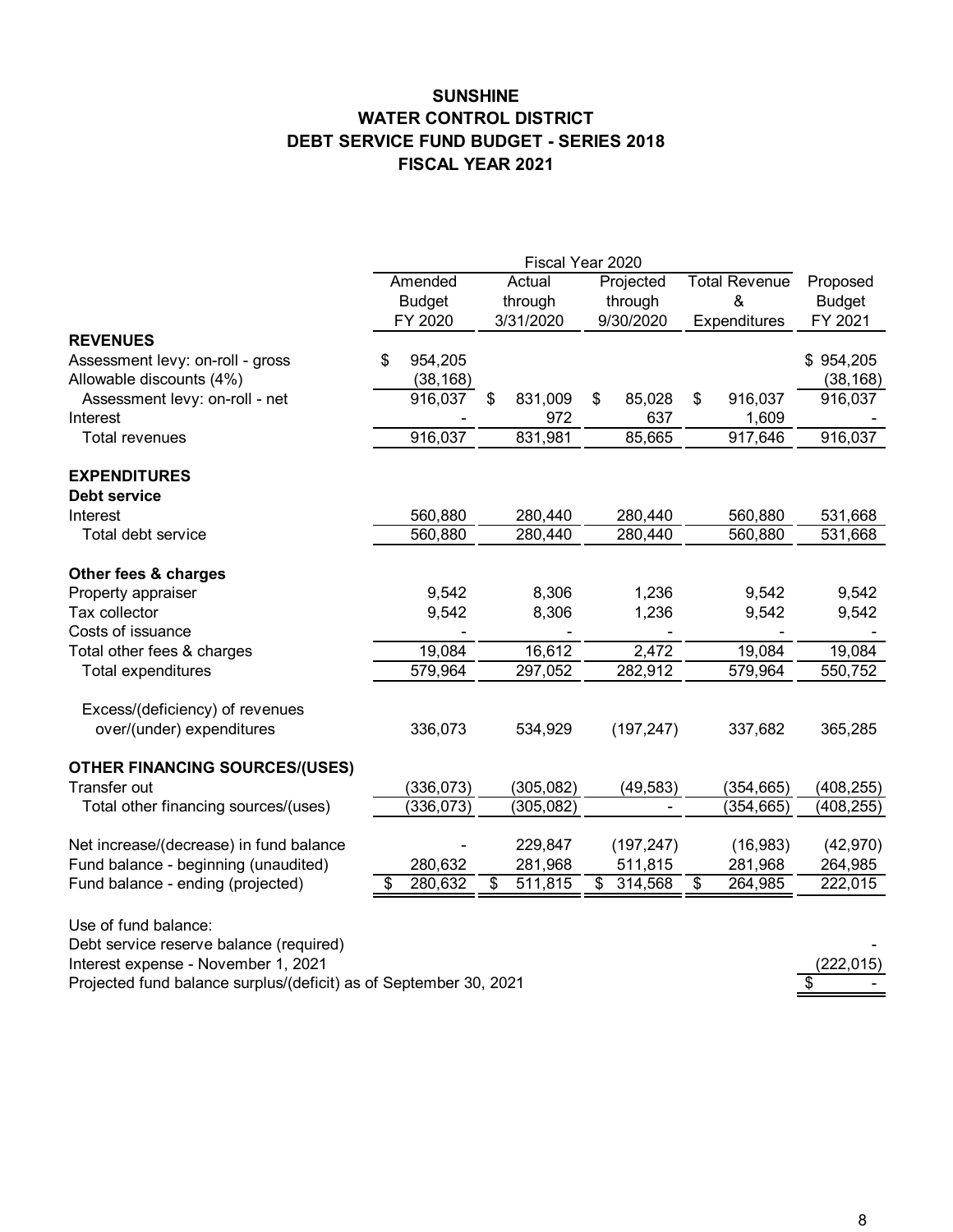# **SUNSHINE**

Water Control District Special Assessment Revenue Improvement Bonds, Series 2018 \$11,685,000

# **Debt Service Schedule**

| <b>Date</b>  | <b>Principal</b> | <b>Coupon</b>            | <b>Interest</b> | <b>Total P+I</b> |
|--------------|------------------|--------------------------|-----------------|------------------|
| 11/01/2020   |                  |                          | 280,440.00      | 280,440.00       |
| 05/01/2021   |                  | 4.800%                   | 251,227.50      | 251,227.50       |
| 11/01/2021   |                  |                          | 222,015.00      | 222,015.00       |
| 05/01/2022   |                  | 4.800%                   | 222,015.00      | 222,015.00       |
| 11/01/2022   |                  |                          | 222,015.00      | 222,015.00       |
| 05/01/2023   | 430,000.00       | 4.800%                   | 222,015.00      | 652,015.00       |
| 11/01/2023   |                  |                          | 213,845.00      | 213,845.00       |
| 05/01/2024   | 450,000.00       | 4.800%                   | 213,845.00      | 663,845.00       |
| 11/01/2024   |                  |                          | 205,295.00      | 205,295.00       |
| 05/01/2025   | 465,000.00       | 4.800%                   | 205,295.00      | 670,295.00       |
| 11/01/2025   |                  |                          | 196,460.00      | 196,460.00       |
| 05/01/2026   | 480,000.00       | 4.800%                   | 196,460.00      | 676,460.00       |
| 11/01/2026   |                  |                          | 187,340.00      | 187,340.00       |
| 05/01/2027   | 500,000.00       | 4.800%                   | 187,340.00      | 687,340.00       |
| 11/01/2027   |                  |                          | 177,840.00      | 177,840.00       |
| 05/01/2028   | 520,000.00       | 4.800%                   | 177,840.00      | 697,840.00       |
| 11/01/2028   |                  |                          | 167,960.00      | 167,960.00       |
| 05/01/2029   | 540,000.00       | 4.800%                   | 167,960.00      | 707,960.00       |
| 11/01/2029   |                  |                          | 157,700.00      | 157,700.00       |
| 05/01/2030   | 560,000.00       | 4.800%                   | 157,700.00      | 717,700.00       |
| 11/01/2030   |                  |                          | 147,060.00      | 147,060.00       |
| 05/01/2031   | 580,000.00       | 4.800%                   | 147,060.00      | 727,060.00       |
| 11/01/2031   |                  |                          | 136,040.00      | 136,040.00       |
| 05/01/2032   | 600,000.00       | 4.800%                   | 136,040.00      | 736,040.00       |
| 11/01/2032   |                  |                          | 124,640.00      | 124,640.00       |
| 05/01/2033   | 625,000.00       | 4.800%                   | 124,640.00      | 749,640.00       |
| 11/01/2033   |                  |                          | 112,765.00      | 112,765.00       |
| 05/01/2034   | 650,000.00       | 4.800%                   | 112,765.00      | 762,765.00       |
| 11/01/2034   |                  |                          | 100,415.00      | 100,415.00       |
| 05/01/2035   | 675,000.00       | 4.800%                   | 100,415.00      | 775,415.00       |
| 11/01/2035   |                  |                          | 87,590.00       | 87,590.00        |
| 05/01/2036   | 695,000.00       | 4.800%                   | 87,590.00       | 782,590.00       |
| 11/01/2036   |                  |                          | 74,385.00       | 74,385.00        |
| 05/01/2037   | 730,000.00       | 4.800%                   | 74,385.00       | 804,385.00       |
| 11/01/2037   |                  |                          | 60,515.00       | 60,515.00        |
| 05/01/2038   | 750,000.00       | 4.800%                   | 60,515.00       | 810,515.00       |
| 11/01/2038   |                  |                          | 46,265.00       | 46,265.00        |
| 05/01/2039   | 780,000.00       | 4.800%                   | 46,265.00       | 826,265.00       |
| 11/01/2039   |                  |                          | 31,445.00       | 31,445.00        |
| 05/01/2040   | 810,000.00       | 4.800%                   | 31,445.00       | 841,445.00       |
| 11/01/2040   |                  |                          | 16,055.00       | 16,055.00        |
| 05/01/2041   | 845,000.00       | 4.800%                   | 16,055.00       | 861,055.00       |
| <b>Total</b> | \$11,685,000.00  | $\overline{\phantom{a}}$ | \$5,906,957.50  | \$17,591,957.50  |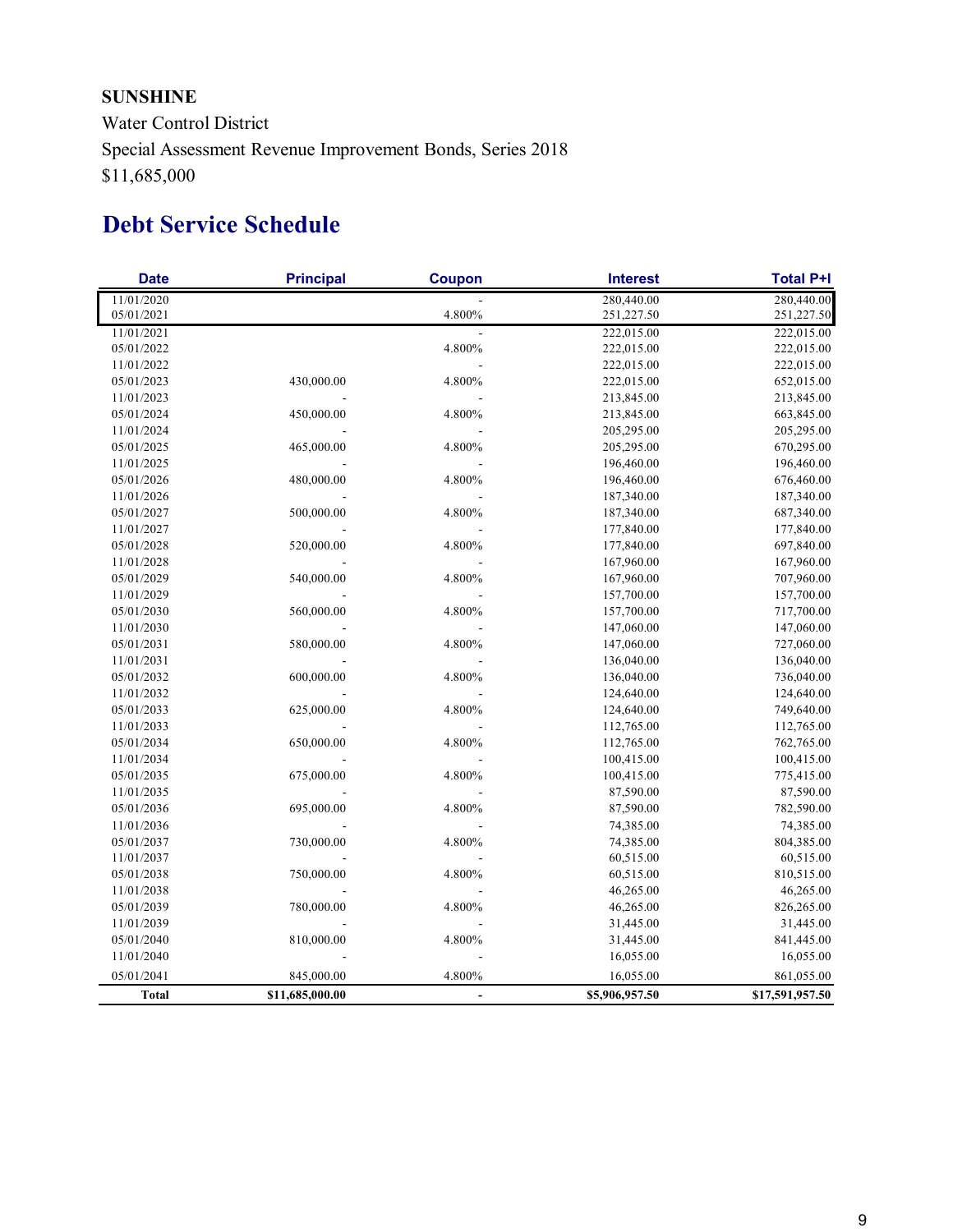# **SUNSHINE WATER CONTROL DISTRICT PROJECTED ASSESSMENTS**

|                                        |        | FY 2016 |  | FY 2017  |  | FY 2018 |  | FY 2019  |  | FY 2020  |   | FY 2021 |  |
|----------------------------------------|--------|---------|--|----------|--|---------|--|----------|--|----------|---|---------|--|
| Assessable units                       | 16,861 |         |  | 17,009   |  | 17,023  |  | 17,000   |  | 17,000   |   | 17,000  |  |
| Assessment per unit - general          |        | 166.12  |  | 172.78   |  | 179.50  |  | 186.57   |  | 193.85   | S | 201.36  |  |
| Assessment per unit - debt             |        | 56.10   |  | 56.10    |  | 56.10   |  | 56.10    |  | 56.10    |   | 56.10   |  |
| Total projected assessment             |        | 222.22  |  | 228.88   |  | 235.60  |  | 242.67   |  | 249.95   | S | 257.46  |  |
| Total assessment % variance yr over yr | 3.00%  |         |  | $3.00\%$ |  | 2.94%   |  | $3.00\%$ |  | $3.00\%$ |   | 3.00%   |  |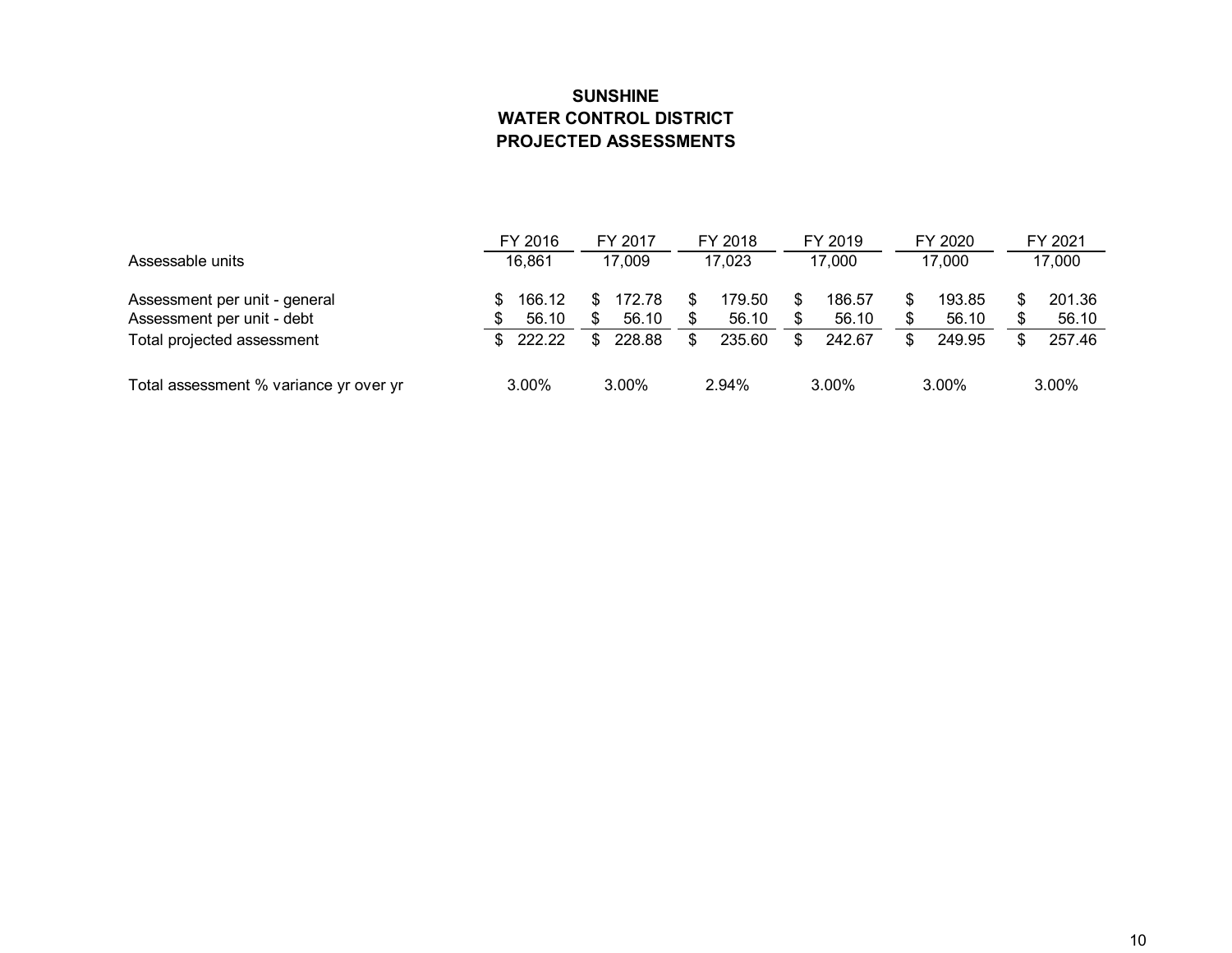# **SUNSHINE WATER CONTROL DISTRICT TRUCK REPLACEMENT SCHEDULE**

|       |                                            |      |                  | Estimated | Estimated | Assigned                                 |        | Assigned     |
|-------|--------------------------------------------|------|------------------|-----------|-----------|------------------------------------------|--------|--------------|
|       |                                            |      |                  |           |           | Replacement   Replacement   Fund Balance |        | Fund Balance |
| Truck | VIN                                        |      | Year   Condition | Year      | Cost      | 9/30/2020                                | Change | 9/30/2021    |
|       | Ford Pickup 150   1FTMF1E85GFD21298   2016 |      | Good             | 2023      | 30,000    | 20,000                                   | 4,000  | 24,000       |
|       | Ford Pickup 150   1FTMF1E85GFD21299   2016 |      | Good             | 2023      | 30,000    | 20,000                                   | 4,000  | 24,000       |
|       | Ford Pickup 150   1FTMF1E85GFD21300   2016 |      | Good             | 2023      | 30,000    | 20,000                                   | 4,000  | 24,000       |
|       | Ford Pickup 150   1FTMF1E85GFD21301        | 2016 | Good             | 2023      | 30,000    | 20,000                                   | 4,000  | 24,000       |
|       | Ford Pickup 150   1FTMF1EF3CFB16099   2012 |      | Fair             | 2018      | 30,000    | 14,000                                   | 4,000  | 18,000       |
| Total |                                            |      |                  |           | 150,000   | 94,000                                   | 20,000 | 114,000      |